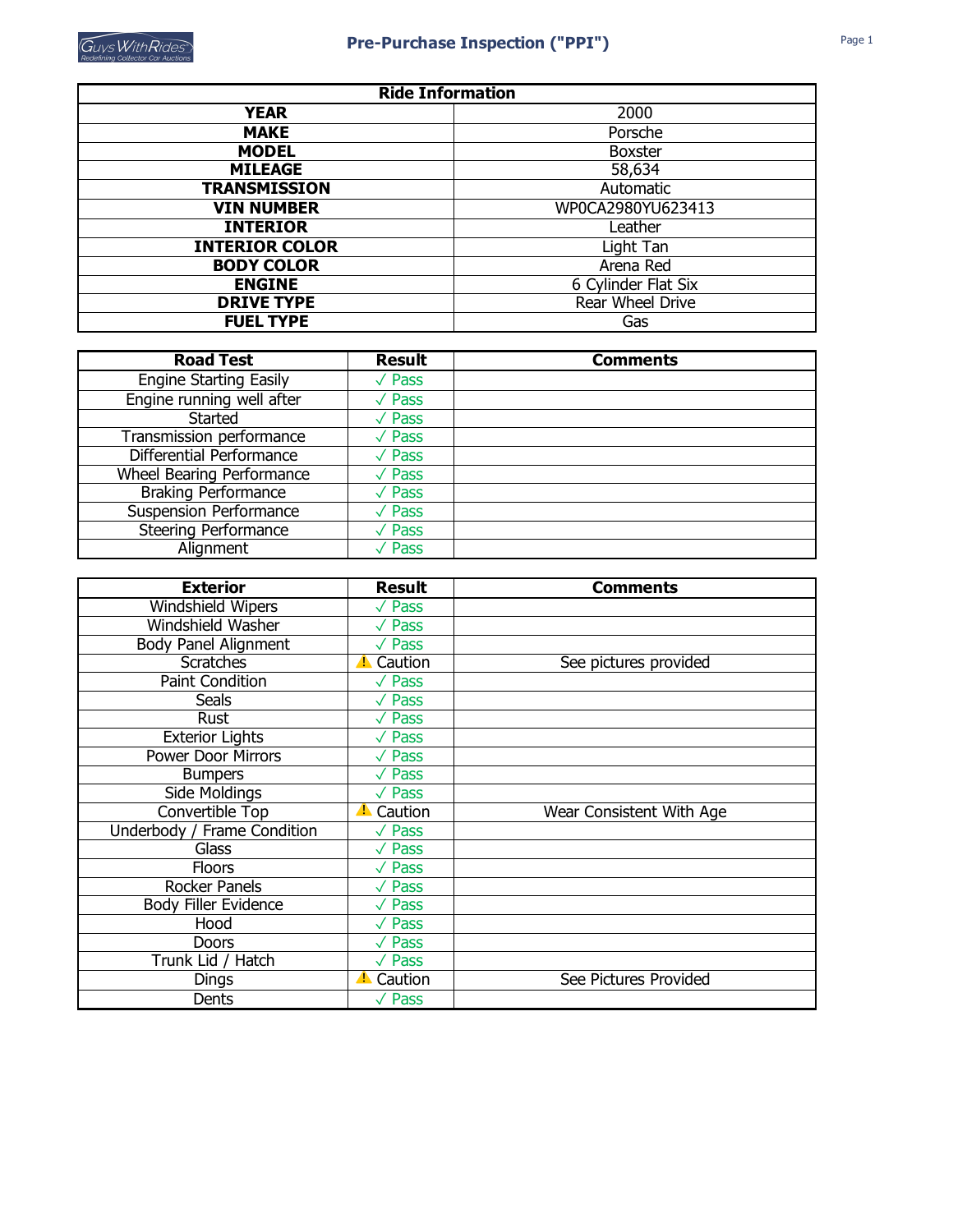| <b>Interior</b>        | <b>Result</b>               | <b>Comments</b> |
|------------------------|-----------------------------|-----------------|
| Steering Wheel         | $\overline{\sqrt{\ }}$ Pass |                 |
| Horn                   | $\sqrt{P}$ ass              |                 |
| <b>Cruise Control</b>  | $\sqrt{P}$ ass              |                 |
| Seat Condition         | $\sqrt{P}$ ass              |                 |
| Seat Belts             | $\sqrt{P}$ ass              |                 |
| <b>Clock</b>           | $\sqrt{P}$ ass              |                 |
| Radio/Navigation/Media | $\sqrt{P}$ ass              |                 |
| Door Cards             | $\sqrt{P}$ ass              |                 |
| <b>Power Locks</b>     | $\sqrt{P}$ ass              |                 |
| <b>Power Windows</b>   | $\sqrt{P}$ ass              |                 |
| <b>Center Console</b>  | $\sqrt{P}$ ass              |                 |
| Dashboard              | $\sqrt{P}$ ass              |                 |
| Dashboard Lights       | $\sqrt{P}$ ass              |                 |
| Air Conditioning       | $\sqrt{P}$ ass              |                 |
| Heater                 | $\sqrt{P}$ ass              |                 |
| Carpet                 | $\sqrt{P}$ ass              |                 |
| <b>Floor Mats</b>      | $\sqrt{P}$ ass              |                 |
| Signs of Smoking?      | $\sqrt{P}$ ass              |                 |
| Headliner              | $\sqrt{P}$ ass              |                 |
| <b>Blower Motor</b>    | $\sqrt{P}$ ass              |                 |
| <b>Instruments</b>     | $\sqrt{P}$ ass              |                 |
| <b>Window Function</b> | $\overline{\sqrt{\ }}$ Pass |                 |
| <b>Interior Trim</b>   | $\sqrt{P}$ ass              |                 |
| Sunroof                | $\sqrt{P}$ ass              |                 |
| Sun Visors             | $\sqrt{P}$ ass              |                 |
| Any Unusual Orders?    | $\sqrt{P}$ ass              |                 |

| <b>Mechanical</b>                   | <b>Result</b>          | <b>Comments</b>                                |
|-------------------------------------|------------------------|------------------------------------------------|
| <b>Air Filter</b>                   | $\sqrt{P}$ ass         |                                                |
| <b>Battery Condition</b>            | $\sqrt{P}$ ass         | <b>Brand New Battery</b>                       |
| Charging System                     | $\sqrt{P}$ ass         |                                                |
| <b>Engine Cooling Fan</b>           | $\sqrt{P}$ ass         |                                                |
| Hoses & Clamps                      | $\sqrt{\mathsf{Pass}}$ |                                                |
| Radiator                            | $\sqrt{P}$ ass         |                                                |
| <b>Engine Coolant Condition</b>     | $\sqrt{P}$ ass         |                                                |
| <b>Coolant Leaks</b>                | $\sqrt{\mathsf{Pass}}$ |                                                |
| <b>Belts</b>                        | $\sqrt{P}$ ass         |                                                |
| Power Steering System               | $\sqrt{P}$ ass         |                                                |
| Power Steering Fluid Condition      | $\sqrt{P}$ ass         |                                                |
| Engine Oil Condition                | $\sqrt{P}$ ass         |                                                |
| Engine Oil Leaks                    | X Fail                 | Non-dripping leak appears to be from main seal |
| <b>Transmission Fluid Condition</b> | $\sqrt{P}$ ass         |                                                |
| <b>Transmission Fluid Leaks</b>     | $\sqrt{P}$ ass         |                                                |
| <b>Brake System Condition</b>       | $\sqrt{P}$ ass         |                                                |
| <b>Brake Fluid Leaks</b>            | $\sqrt{P}$ ass         |                                                |
| <b>Emergency Brake</b>              | $\sqrt{P}$ ass         |                                                |
| Differential/Transaxle Leaks        | $\sqrt{P}$ ass         |                                                |
| <b>Exhaust System</b>               | $\sqrt{P}$ ass         |                                                |
| CV Boots and Joints                 | $\sqrt{P}$ ass         |                                                |
| Shocks & Bushings                   | $\sqrt{P}$ ass         |                                                |
| <b>Ball Joints &amp; Tie Rods</b>   | $\sqrt{P}$ ass         |                                                |
| Radiator Cap                        | $\sqrt{P}$ ass         |                                                |